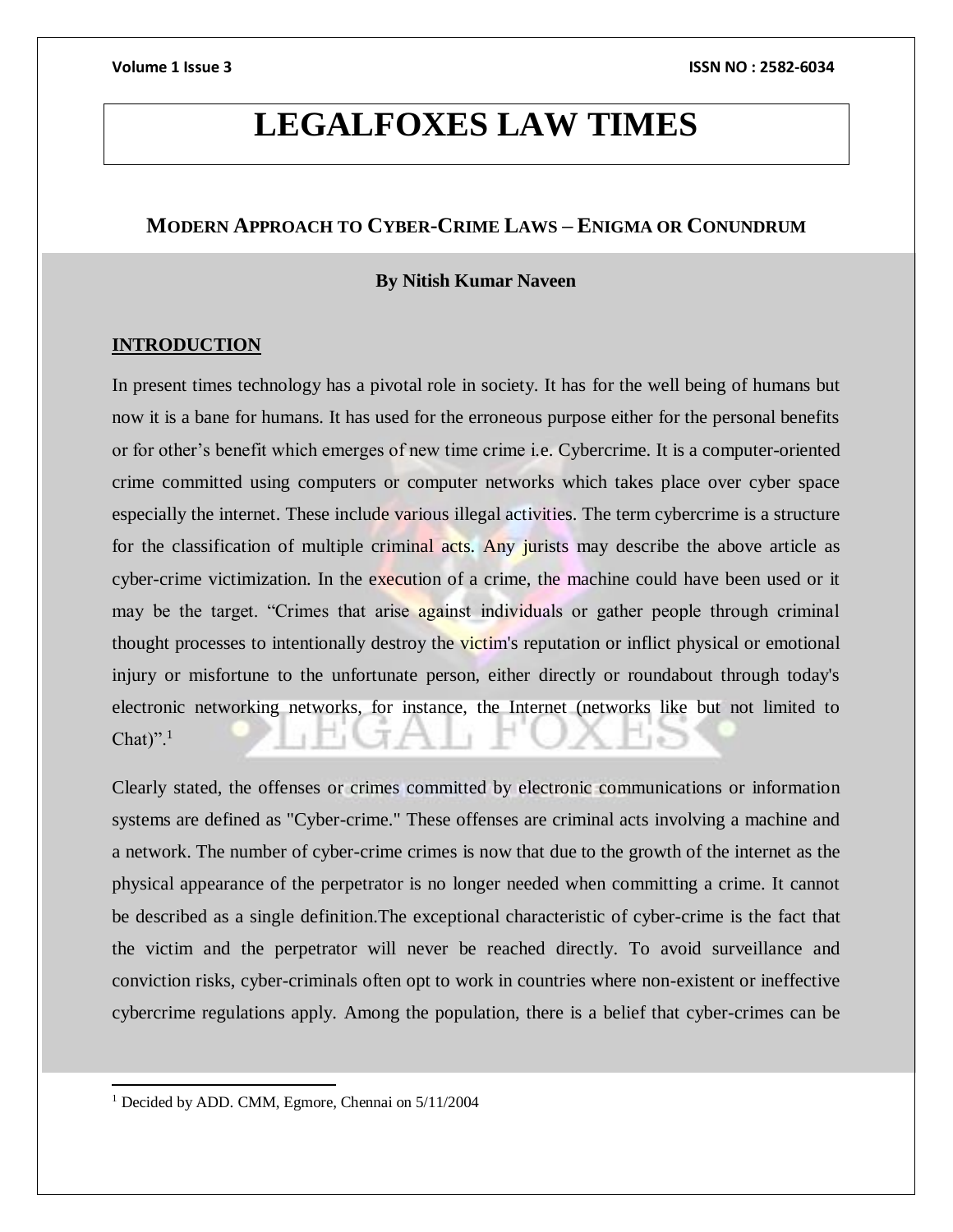committed either over the Internet or cyberspace. Nonetheless, cybercrimes that be conducted without intervention in the cyberspace, the cybercriminal does not stay online.

A modern space called "cyberspace<sup>2</sup>" has been developed with the advent of computer systems and digital telecommunications. The Internet has been the platform for a variety of web-based human exercises. The Internet has, it is real, become today's most eventful spot. Web-based communications, commerce, marketing, banking, and analysis are being increasingly used. There is no human chaos that the internet does not reach. At present, you only have to open a laptop and press on just a button-down, anything can be done on a web-service or online. The intruder harms the individual's rights by using a cyber tool, which is far away from the victim and also uses a benefit of alibi. So, it is stated that "Cyber pen is more harmful than the sword in ancient time".

### **Cyber Crime**

This abovementioned word was used by Sussman and Heuston since 1995.It has not defined under any acts or by judgments nevertheless it is a combination of acts which has done on the computer or any technology which causes to be wrong done. Although, it has to be stated that those sort of crime in which computer or any electronic medium which is subject of constituting the crime or it may be an amalgamation of both.<sup>3</sup>One of the uncommon things of cybercrime is that the offender who committed the crime has never direct contact with the victim. To take benefit these offender has mostly belonged to wherever those countries which had not stringent cybercrime laws to have fewer chances of detection and prosecution.

In the advent of technology, there are many advantages and disadvantages nevertheless it made ease for the people to connect whomsoever has resided at the distant places.Often viruses are embedded in ostensibly legitimate emails and web advertisements, which attack a device after

<sup>2</sup> The word "Cyber Space" was coined by "William Gibson," the Canadian/American science fiction writer who helped define its cyberpunk sub-genre, in 1982 in his novelette "Burning Chrome" in Omni magazine, and in his novel "Neuromancer".

<sup>&</sup>lt;sup>3</sup>VishwanathParanjape, Legal dimension of cyber crimes and preventive laws, Pg no.7, Central Agency, Allahabad,edn, 1st, 2010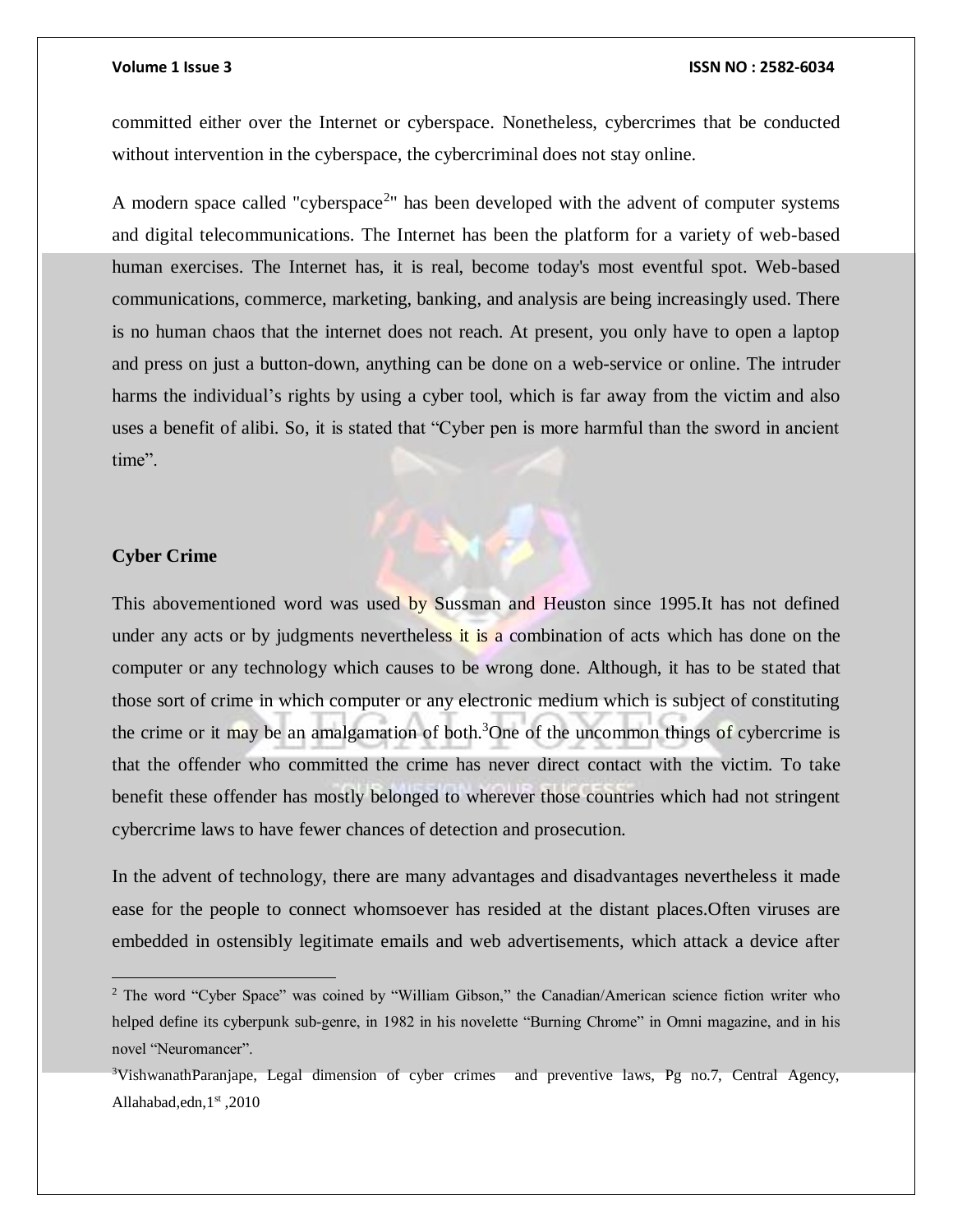they have been opened, and then the usercan not access their computers.Nevertheless, the approach to encourage open data and communicate over long distances often leads to a worryingly high level of unstable behaviour. The insecurity and health of womenare one of the main issues in any criminal and penal legislation, but ladies still have little defense on the Internet. Cybercrime towards women is at an alarming level and may serve as a danger to the health of the victim.Data can be viewed as text, images, graphics, and sound on the World Wide Web. Many accounts of women getting unwelcome emails in recent years have also been pornographic and gross. And the biggest issue is that women will not disclose these issues in general.<sup>4</sup>

The motive behind these offenses is different from any other type of crime. It is not possible to detect the offender, nevertheless who is an employee of the company. The offender had so smart that he had knowledge and understanding about loopholes to commit the offense without leaving any things for busted. In most of cases, cyber offence committed on the women who had to socialize on social networking site, nevertheless, offender is close to someone of the victim, which took for their motive of personal gain, revenge, etc.

#### **CATEGORIES OF CYBERCRIME**

The classification of cybercrime is into two heads; Physical and Non-physical cyber crimes. There are certain categories of cybercrime that had embedded in their classification, which has discoursed prior to us.<sup>5</sup>Most cybercrimes are not physical since there is no direct contact with communication. Some of the non-physical cyber crimes include cyber invasion, cyber theft, and cyber fraud in which physical contact is not required. However, the subject matter would be different depending on the victims when we speak about the definition of cybercrime, which is simply not depending on the physical essences for instance

 $4$ ShobnaJeet,Cyber Crime Against Women in India: Information Technology Act 2000(12<sup>th</sup> June 2012), Elixir International Journal[,http://www.elixirpublishers.com/articles/1351168842\\_47%20\(2012\)%208891-8895.pdf\(](http://www.elixirpublishers.com/articles/1351168842_47%20(2012)%208891-8895.pdf) last accessed on 15th April 2020)

 $5$ DhaweshPahuja, "Cyber Crimes and the Law"(17<sup>th</sup> July 2011), Legal India, [https://www.legalindia.com/cyber](https://www.legalindia.com/cyber-crimes-and-the-law/)[crimes-and-the-law/\(](https://www.legalindia.com/cyber-crimes-and-the-law/)last accessed on  $15<sup>th</sup>$  April, 2020)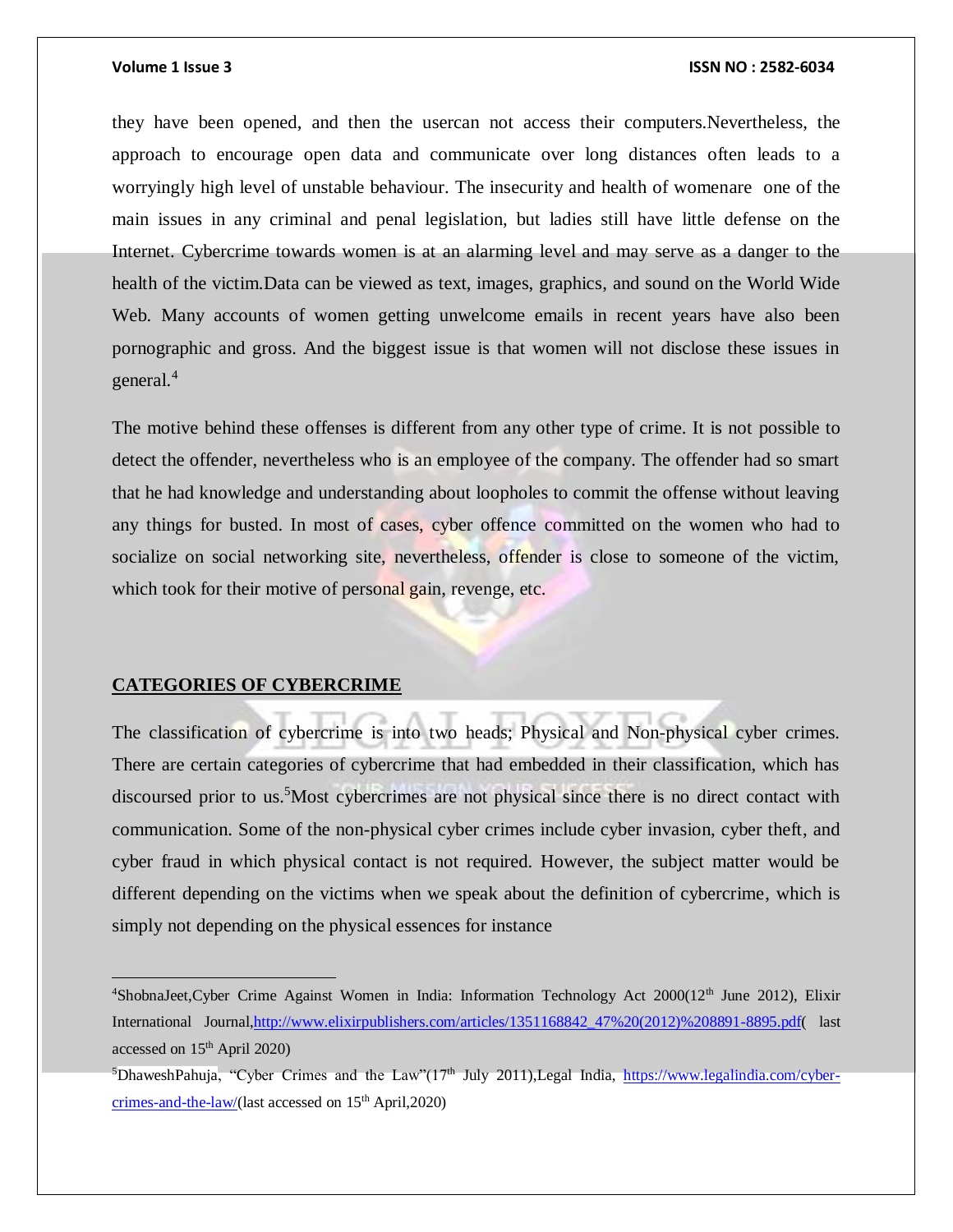- 1. Cybercrime against individual/person
- 2. Cybercrime against women
- 3. Cybercrime against the government by act of terror by harming national integrity of the country
- 4. Cybercrime against societies at large such as gambling, pornography, trafficking, and cyber financial crisis.

### **Cyber bullying**

 $\overline{a}$ 

To feel lower to the victim in social media like Twitter, Orkut and Facebook cyberbullying can be named a mechanism performed by the wrongdoer of cyber malpractices. There are young people, young children of school age who also pursue cyberbullying as we think about the victims.

The word bullying can be explained as "when a person proceeds when people take appropriate actions against women or other victims to manage them". Threats may be made and other victims identified. The use of cell phones, e-mails, speech rooms, or informal interactions locally in a wide range is digital bullying, for instance, Facebook and Twitter in a bug, danger, or undermining guy.

Cyberbullying can occur in many different ways at any time of the day, not only at school hours. Like other forms of bullying, cyberbullying can lead to<sup>6</sup> depression, a loss of desire to attend school, issues with self-esteem and can even lead to drug addiction or suicide in serious **OUR MISSION YOUR SUCCESS'** circumstances.

Due to advancements for easy access to things, digital bullying is being done by kids. In thecurrent scenariotheses problems have occurred with today's generation due to digitalisation which was not earlier but has been today.This secret aspect makes it impossible to locate the origins and allows the bullies to behave more belligerently than they might in a situation where they have been identified.

<sup>&</sup>lt;sup>6</sup> Dr. Savita Srivastava, Pessimistic Side of Information & Communication Technology: Cyber Bullying & Legislature Laws, International Journal of Advances in Computer Science and Technology 1 (1), November-December 2012, 14-20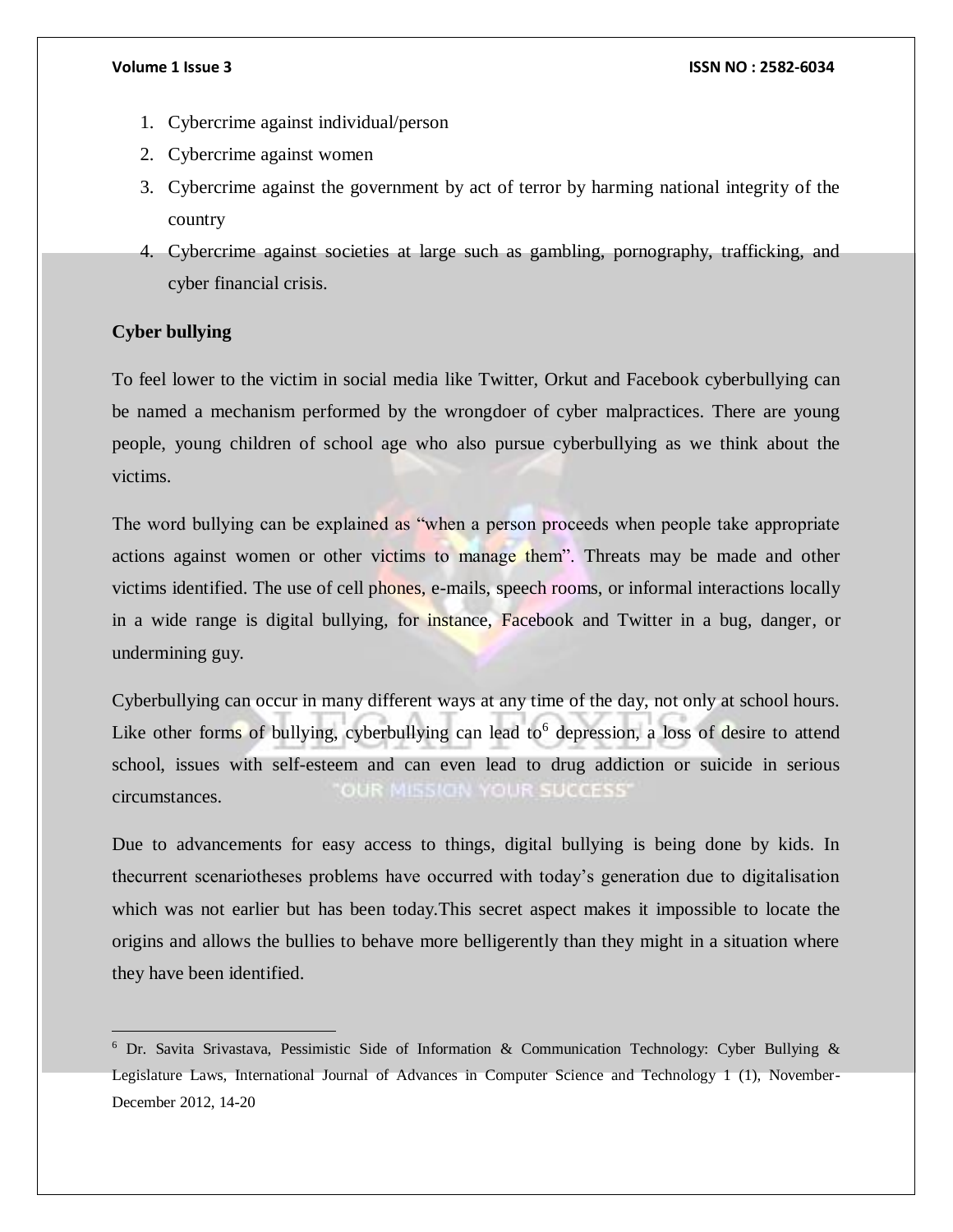# **Cyber Stalking**

 $\overline{a}$ 

The emotions of women get affected by any person who is sitting in his/her room can by means of technology.Cyberstalking entails monitoring a person's activities around the Internet by uploading notes (sometimes threatening) to the victim's frequented bulletin boards, accessing the victim's frequented chat rooms, continuously bombarding the victim with letters, etc.For certain instances, we can see that cyberstalkingcan emerge from actual terms, such as their personal life. Stalking is a matter which is currently known to many people, especially women.So at the stage whenthe problem arises through the web vehicle is called "Digital Stalking or "Online Harassment". Digital stalking reflects the person concerned with his annoyance, guilt and humiliation.Cyberstalking can destroy the individual personal life by affecting their emotions which is harmed online. Hate, rage, vengeance, envy, obsession and mental illness are the reasons behind cyberstalkers. In 2003, Delhi registered the first case of cybercrime in India.A lady reported in the police station that for several weeks, someone uses her name to harass for such illegality on social media sites. Using her fake name, he was texting to everyone and sending her pictures, addresses and mobile telephone numbers to her friend. Consequently, after getting 70 calls a day from a stranger average day, she becomes mentally disturbed. These calls caused problems in her personal life and thereafter she reported the issue. Eventually, the IP addresses were traced and the accused was arrested based on the complaint by the police. The above-mentioned case was booked under section 509 of the Indian Penal Code (IPC).<sup>7</sup>

Through the technology cyber-stalking has a direct attack on the victim rather than indirectly.In all cases, the law needs a reasonable danger to the unfortunate victims of law in some jurisdictions. "Digital stalking is defined as using the Internet or email, or specific communication methods to harass or threaten another person<sup>8</sup> as other researchers represented digital media explicitly simply by the disconnected criminality of stalking".Not generally

<sup>7</sup>VishwanathParanjape, Legal dimensions of cyber crime and preventive laws, Pg no.33, Central Law Agency, Allahabad, edn,.1st,2010

<sup>8</sup> Naomi HarlinGoodno,Cyber Stalking a New Crime: Evaluating the Current State and Fedral Laws, 72 MO. sREV.125,126(2007); see also Shonah Richard Shafritiz, A survey of Cyber stalking Legislation,32 UWLA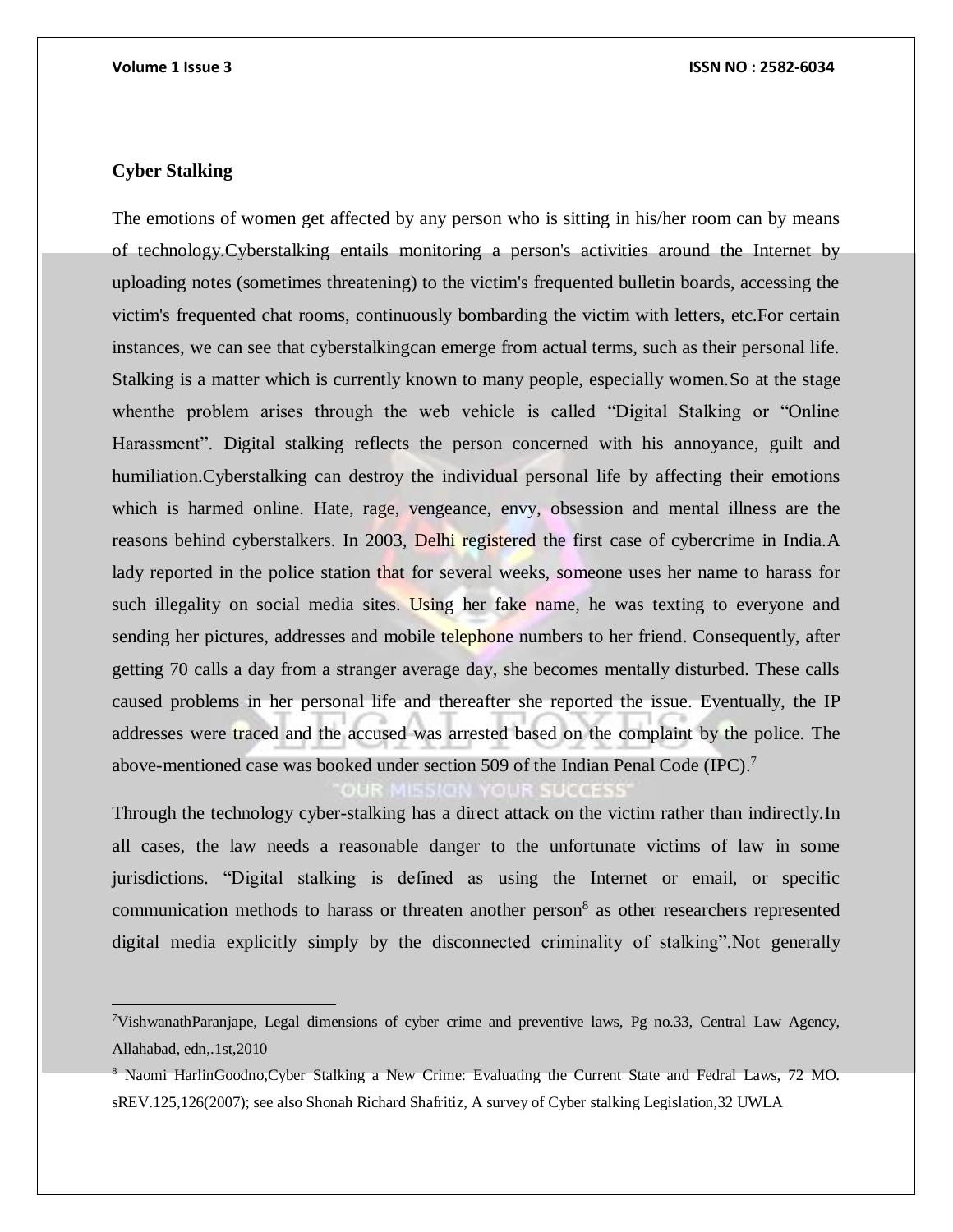described otherwise as actions of participation or recurrent sexual harassment. The stalker's main purpose is to get a more threatening online fear of the victim than the physical terms.

### **Cyber harassment**

In reality cyber harassment in the real world, digital badgering should be limited to concentrating on people, for example, race or sexual orientation, through uprightness in their registered assured class. On the internet, as in the non-online world, the refinements between tormenting and badgering will usually haze directly that has been represented as digital bullying involves mobbing activity that has gone for hushing ladies and ethnic minorities, which seems to go too far between bullying and badgering.If there is an organized secure class, mobbing is characteristic of tormenting, and the point of driving marginalized gatherings disconnected tends to be more powerful than ownership — normal qualities of tormenting rather than badgering.In the light of the discrepancies between the tormenting and the bullying and the refinements between them, it might be necessary, in any case in the good 'old days' electronic guidance, to fix the physical harm all over and to emphasize the credentials afterward.There may indeed be new refinements among classes that are more suitable in advanced age than in established qualifications. Controllers can, for example, select from an individual and general exchange correspondence specifically arranged around a single person that the previous lead would be even quicker to compromise or unnerve the individual in question.Direct correspondences involve risks and may be harder to regulate by legislation than general virtual interchanges.

#### **CYBER VICTIMIZATION**

Technological innovations provide perpetrators with different methodologies, but they don't produce new crimes. The clear distinguishing factor between new and conventional crimes is the use of digital technologies. Nevertheless, technology alone cannot adequately differentiate between the worlds of criminal activity.The fact that a criminal needs no technical tool to do what he is doing best, crime is extraordinary in this regard. Crimes such as, inter alia, fraud, child pornography and IP conflicts before the 'cyber' prefix is connected to it.Internet cyber-crime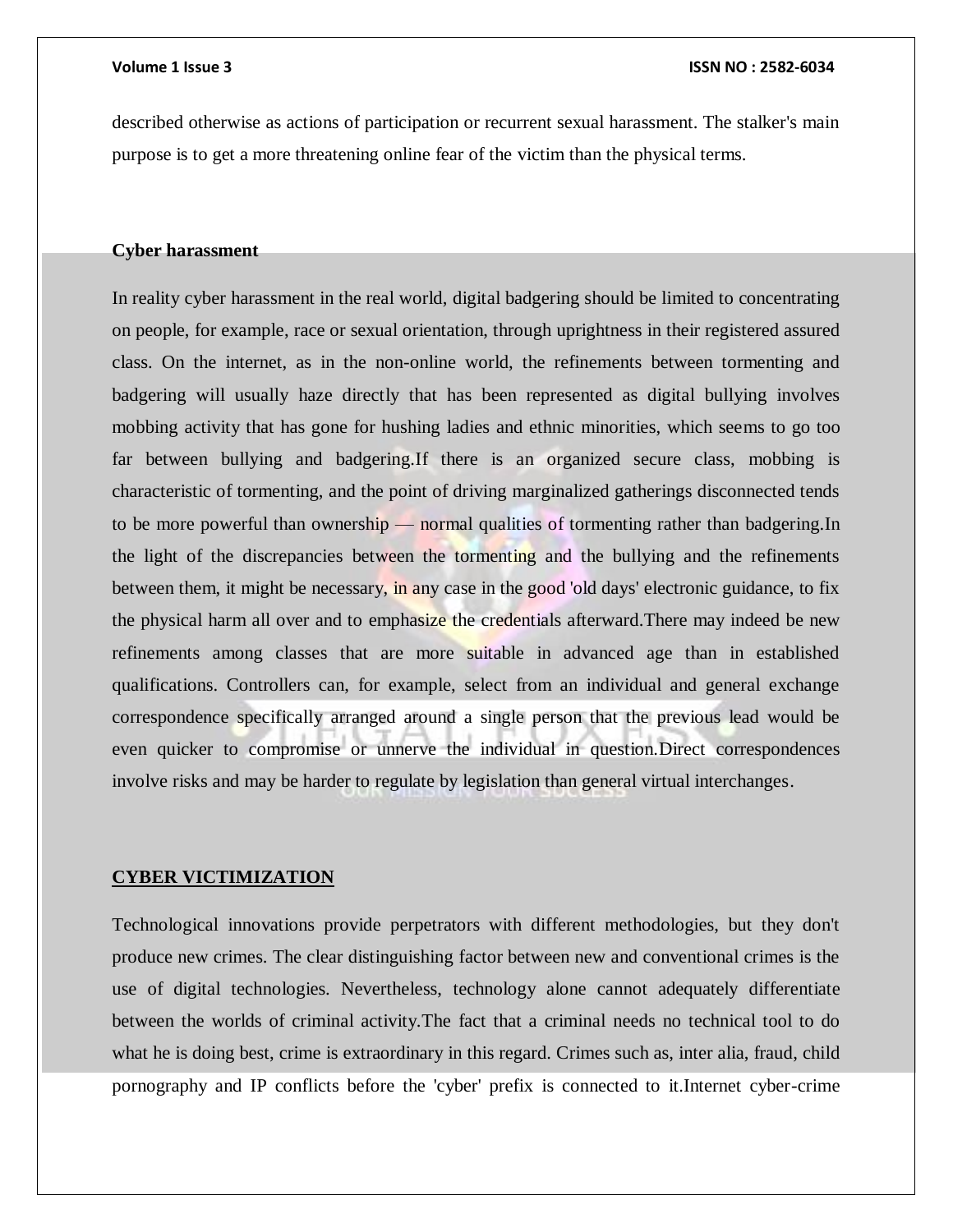inclusion is essentially an extension of conventional crimes that have occurred in the illicit criminal area of existence.

Cyber-crime is commonly an assault on the data of the persons, including but not limited to corporations, governments, organizations and individuals. While these attacks do not impact the individual's physical body, they disturb the life of the individual. Therefore, the significance of a person's virtual identity in this day and age is paramount, but they also reduce them to the government's digital data records. Cybercrime, among other items, stresses the fragile existence of such centralized records, which contain closely related identity information.

The main goal of cybercrime is to remove the above anomalies as they are listed therein, raising significant domestic, national or even international issues,international treaties must be drawn up, ratified and/or incorporated into the essential domain of the legal structures of the nations, to curb the disaster, at UN level, in the light of the imminent cyber breach.

Types of Child Victimization in cyberspace:

The key features of child victimization in cyberspace below are included: high 'Dark Number Victimization' of many people by crime; easychild victimization by virtual environments.<sup>9</sup>

# **SEXUAL TOURISM THROUGH THE INTERNET CHILDREN:**

Sexual tourism, including child trafficking, is another form of torturing the victims, in major cities around the world and especially in India for the child. The phraseology 'sex Tourism' means sexual abuse by tourists<sup>10</sup>, as they defy both the human rights and the inherent inalienable rights of the victim, which are only enabled by social media and virtual spaces.

Mostly industrially rich countries have been increasing the sexual abuses of children whose age of 10 years old with the passage of time according to UNICEF records, and also facilitate sex trafficking at a whole different level.<sup>11</sup>Not only child abuse is accessible in an efficient manner

<sup>&</sup>lt;sup>9</sup>Bastani, 1383, p. 124

<sup>&</sup>lt;sup>10</sup>Abachi, 1380, p. 89

<sup>11</sup>Beigi, 2005, p. 252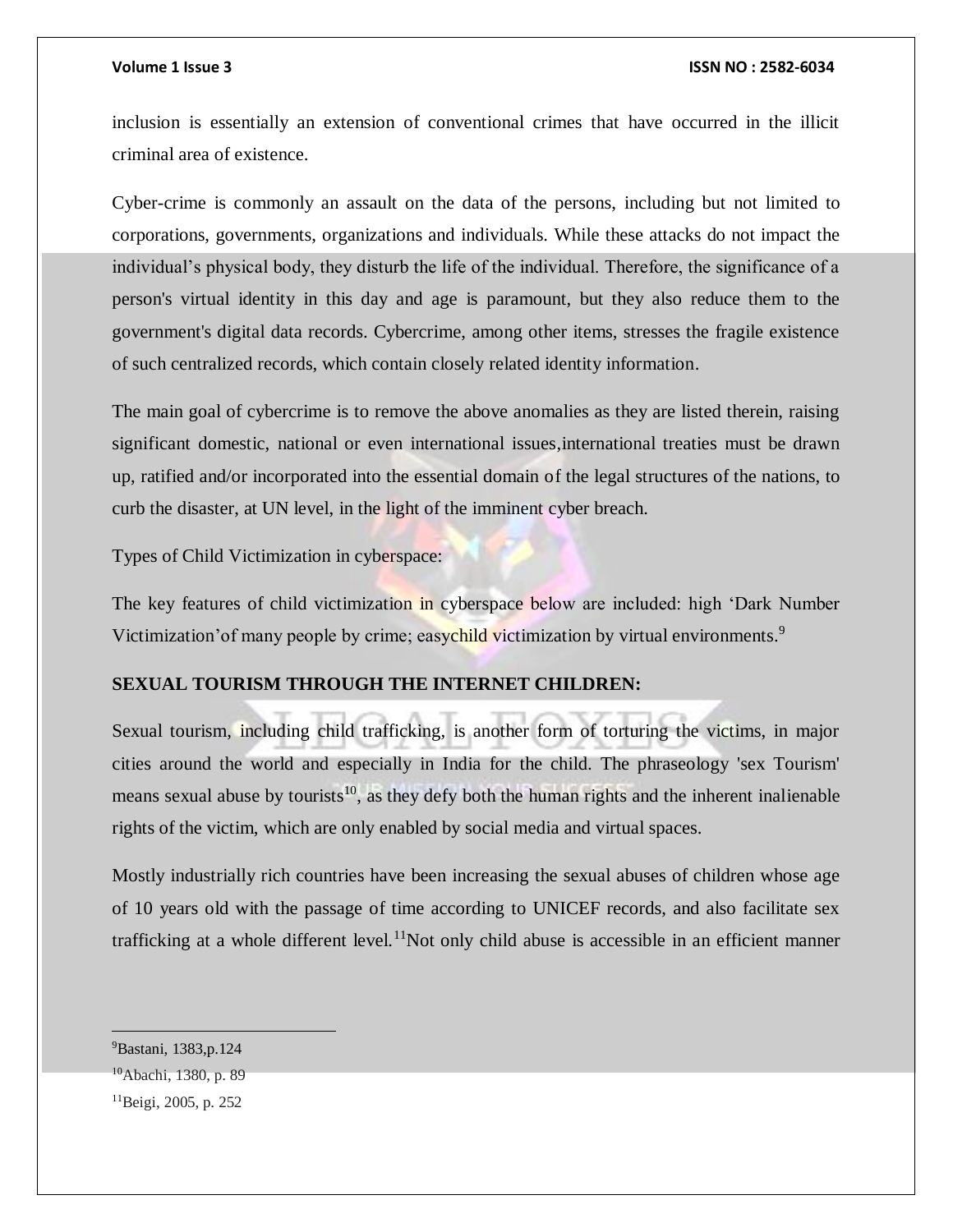on the internet for availing sex tourism, but also there is online sharing of such illegal and uncanny content. $^{12}$ 

### **Child pornography**

Pornography means literally: any text, sound or image containing sexual items that do not have any moral, artistic, political or scientific value at all.<sup>13</sup>According to Section C of Article 1 "Optional Protocol of the Children's Rights Convention on children's sale, prostitution and pornography adopted in 2000," imply any kind of display by children engaged in real or artificial sex, or any representation of children's sexual organ for primarily sexual purposes, through texts and pornographic images of children.<sup>14</sup>It should also be noted that child abuse of this nature has to be aimed towards sexual activity. The picture of the childduring bathing is not called child pornography subjects, but laws contain only (Obscene) documentation of the sexual organs of an infant during sexual activity.<sup>15</sup>

Any visual demonstration showing a child or individual as an object or as a subject in sexual activity, that appears to be a child irrespective of the conditions in which female sex or baby's anus for sexual pleasure are demonstrated.Any audio presentation represents, provides, motivates or consults unlawful sexual interaction with children, irrespective of the manner or nature of the device suggesting criminal behavior, without prejudice against performance, such as the showing of computer graphics cases or the use of mechanical or electronic devices.<sup>16</sup>

**ION YOUR SUCCESS** 

# **Cybercrime against women in India**

A lady in India regularly assures that they are a victim of digital infringement, and the online stage is currently a new stage in which dignity, security and safety are being challenged continuously every minute. Digital worlds are common in Trolling, bullying, cheating, stalking,

<sup>12</sup>Beigi, 1384, p. 254

<sup>13</sup>Bastani, 2007, p. 50

<sup>&</sup>lt;sup>14</sup>Beigi, 2005, p. 237

 $15R$ ahimimoghadam, 2009, p. 23

<sup>16</sup>Daziani, 1385, p.56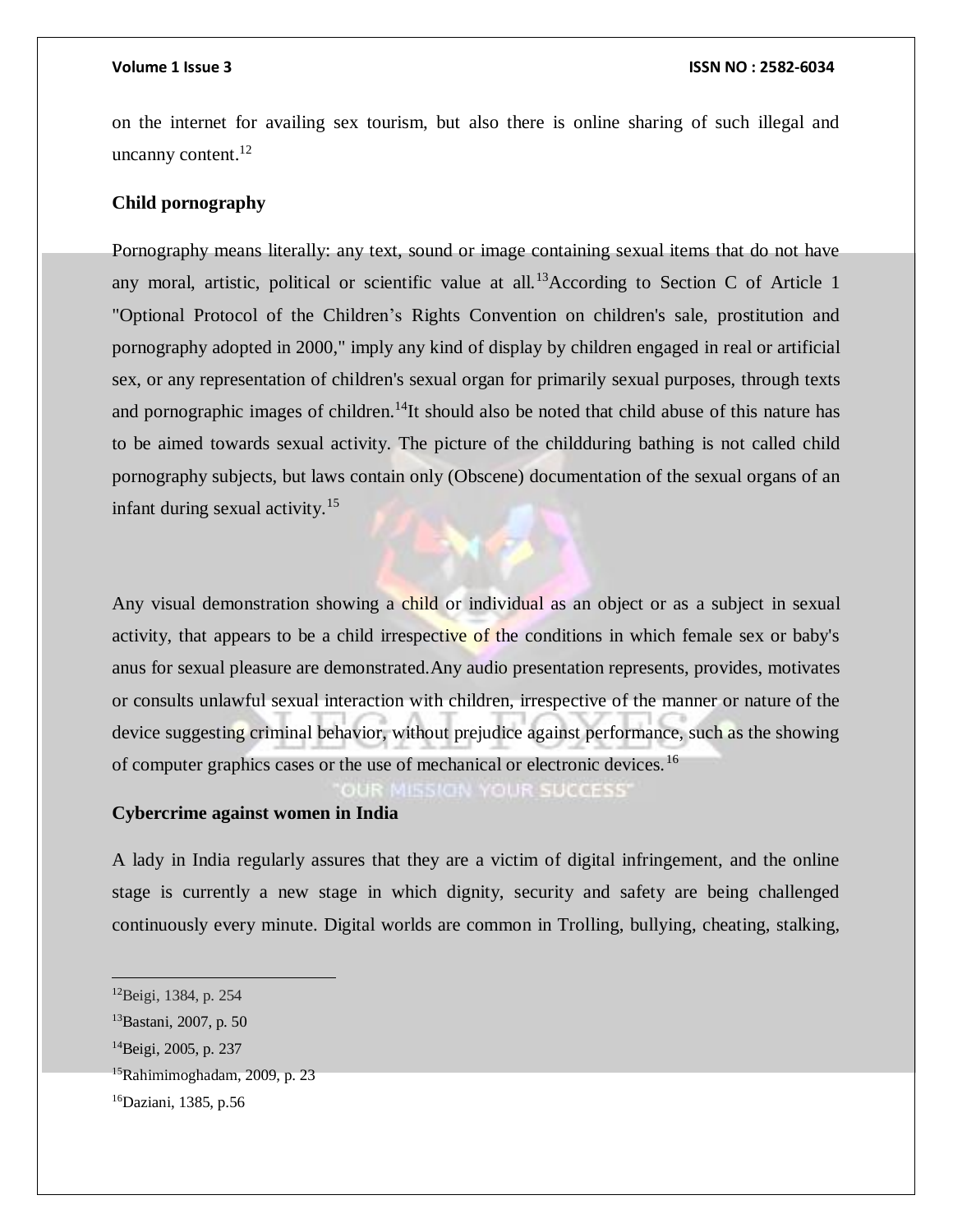voyeurism, body shame, stigmatizing, advertising, malicious pornography. The objects of laws have given assurance for ladies' security which is more on physical than mental mischief if there is a digital violation is committed against ladies.The details confer that the National Crime Records Bureau (NCRB) has no digital infringement records for women. Technology means that some criminals are used to insult women by sending obscene Whatsapp messages, emails, and harassing ladies by making explicit recordings, which are usually without their permission, saturating texts, transforming photos to obscenities by using various virtual products that are available on the web.Indian women aren't prepared to report digital criminal actions promptly, whether they're not aware of where to report these violations or because of social embarrassment they want to stop disclosing what they do. Their mentality must broaden, and they must become the whip to restrain these culprits nearby so that they feel free to object promptly.<sup>17</sup>

### **1. Cyber pornography**

Today a woman is still under the fear of cyber pornography. Cyber porn is a crime in India that spreads rapidly throughout the world.When an inquiry is performed approximately 40% online, obscene content is used. Porn videos can easily be viewed online or offline via hard disk and DVD. Digital technology is not just an extension of documents, pictures and clips to be considered.<sup>18</sup>

The most recent example is of Delhi Metro CCTV video leakage case<sup>19</sup>, the video has been leaked on the Internet recorded by police security cameraswhere the couple was intimated in metro stations etc.The special case of Cyber Pornography protected in some way by Section 67 of the IT Law 2000 was dealt with under the IT Act 2000.In compliance with the IT Act, the offender can be prosecuted under different provisions of the IPC (Section 290 for causing public disruption, Section 292 for selling pornographic

<sup>&</sup>lt;sup>17</sup>Dhruti M Kapadia, "Cyber Crimes Against women and laws in India", Live Law(21<sup>st</sup> Nov,2018,11:36AM)[,https://www.livelaw.in/cyber-crimes-against-women-and-laws-in-india\(](Seminar%20Paper%20-%20Sahil%20Jagia%20-%20Roll%2095%20-%20BBA.%20LL.%20B%20(1).docx)last accessed on 15th April, 2020)

<sup>18</sup> Agrawal Nidhi and Dr.kaushikNemaj, cyber crimes women retrieved from [www.publishingindia.com/Getbroucher.aspx?quer y....\(](http://www.publishingindia.com/Getbroucher.aspx?quer%20y....)last accessed on April 15, 2020)

<sup>&</sup>lt;sup>19</sup>"Porn MMses from Delhi Metro CCTV Footage", Zee News(10<sup>th</sup> July 2013,00:17AM[\),http://zeenews.india.com/news/nation/porn-mmses-from-delhi-metro-cctv](http://zeenews.india.com/news/nation/porn-mmses-from-delhi-metro-cctv-footage_860933.html/)[footage\\_860933.html/\(](http://zeenews.india.com/news/nation/porn-mmses-from-delhi-metro-cctv-footage_860933.html/)last accessed on  $15<sup>th</sup>$  April,2020)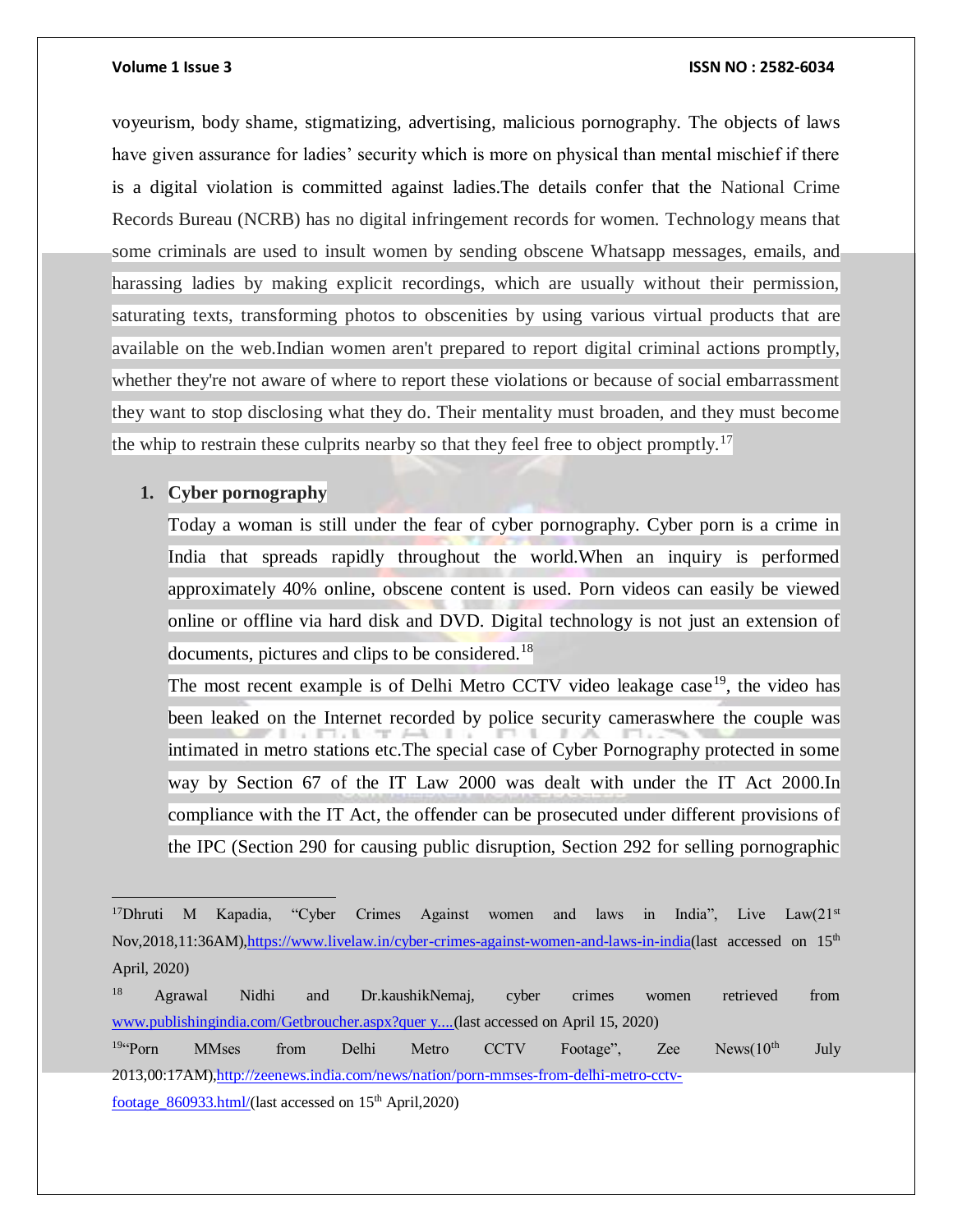books, etc., and Section 292A for printing or publishing grossly lewd or scurrilous content or information intended for extortion, Section 293 for selling pornographic items to young people, and Section 294 for producing or reading, recording, etc.

# **2. Cyber Morphing**

Morphing edits the original image so that it looks entirely or substantially different. Many immoral elements in the virtual environment steal photos of girls from places like Facebook and then create another one in a risky position to prove that women are involved in these practices.The next move after this is always to intimidate certain people by threatening to release distorted photographs and undermine certain woman's status in society.

A 19-year-old girl from Haryana's Fatehabad town has been in severe distress when she posted images on social networking site facebook after a youth whom the name is Gautam Kumar belongs from Sirsa downloaded one of her photographs and morphed it. Consequently, she was abducted by GautamKumar and his friends Sonu and Raju. The case was booked under various sections of IPC after filing a complaint against him.

The latest case which was recorded in India is Air Force Balbharati School case (Delhi)<sup>20</sup> A student of the school was teased by all his classmates to have a pocket facial by himself in this group. He who is sick of the mean jokes wanted to come back to his persecutors and scan the images of his classmates and teachers and places them on the website of a free hosting company.The father of one of the girls on the platform identifies about this and filed a report with the police.

# 3. **Cyber defamation**

 $\overline{a}$ 

It is not entirely different from Sec 499 of IPC. Defamation is called non-physical damage in terms of which another person's reputation is affected. Cyber defamation is carried out by publishing the third person false information on the internet. Defamation has done through libel or slander. Cyber defamation may not only be committed by women, but the crime rate is more applicable to women.

<sup>20</sup>AbhimanyuBehera, " Cyber Crimes and Law In India," XXXI,IJCC 19 (2010)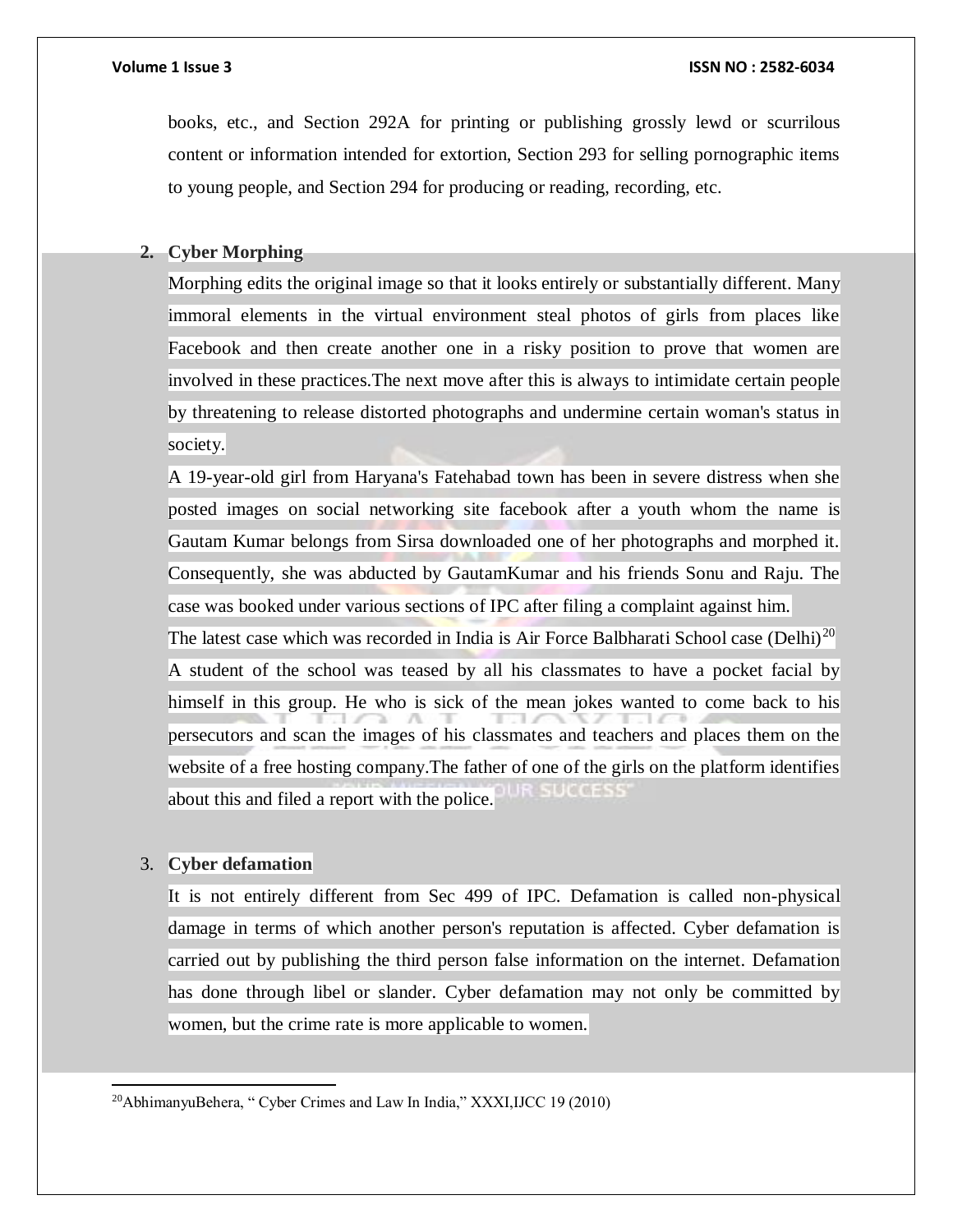There was a case that was recorded  $1<sup>st</sup>$  time in India is SMC Pneumatics (India) Pvt. Ltd. v. JogeshKwatra-JogeshKwatra-There was an employee who sent defamatory and obscene emails related to Managing Director. The e-mails were anonymous and sent to several of their corporate partners to tarnish the plaintiff company's reputation and goodwill. With the help of a private computer expert, the complainant was able to locate the defendant and brought the High Court in Delhi.The Court issued a restraining injunction and prohibited the employee from e-mailing, publication and transmission of defamatory or derogatory messages to the claimants.

The above-mentioned actions against women demonstrate that a serious threat to our women in the country has arisen from the boom in technology.

### **JUDICIAL CASES OF CYBER CRIME AGAINST WOMEN**

# **RituKohli Case<sup>21</sup>**

This is the leading case of cyber-stalking and the reason for the amendment of IT-Act. The culprit Manish who was used name, mobile no and photographs of the victim and made a profile on social networking site and started the chat by her name. Before it police have not deal with this type of matter which has lodged by any person in the society, henceforth they have to be vigilant and unique in their investigation process. The intent to act by Manish had mentally disturbed the victim, due to she got night call by the third person and asking for a spend night with them. Consequently, she went to the police station to register an FIR. As a result, over the next three straight days, she started receiving nearly 40 lewd phone calls at odd hours of the night. This required her to write to the police in Delhi. As soon as the complaint was lodged the FIR at the police station, the team of investigators began gathering evidence to identify the Manish after successfully traced IP address and arrested Kathuriauder the IPC provisions but mainly because of there is no existence of legislation i.e. IT Act 2000 on that time when the case was lodged.It was when the law was introduced to prevent cyberstalking in India and then Section 66-A was amended by a parliament. That has been the case. Then the case is registered, and the IP address and arrest of MR. Kathuria is traced by Delhi police in compliance with Section 509 of the Indian Penal Code, under the proper investigation. The main thing was that the IT Act was not

<sup>21</sup>RituKohli v. Manish Kathuria,9 RMLNLUJ (2017) 175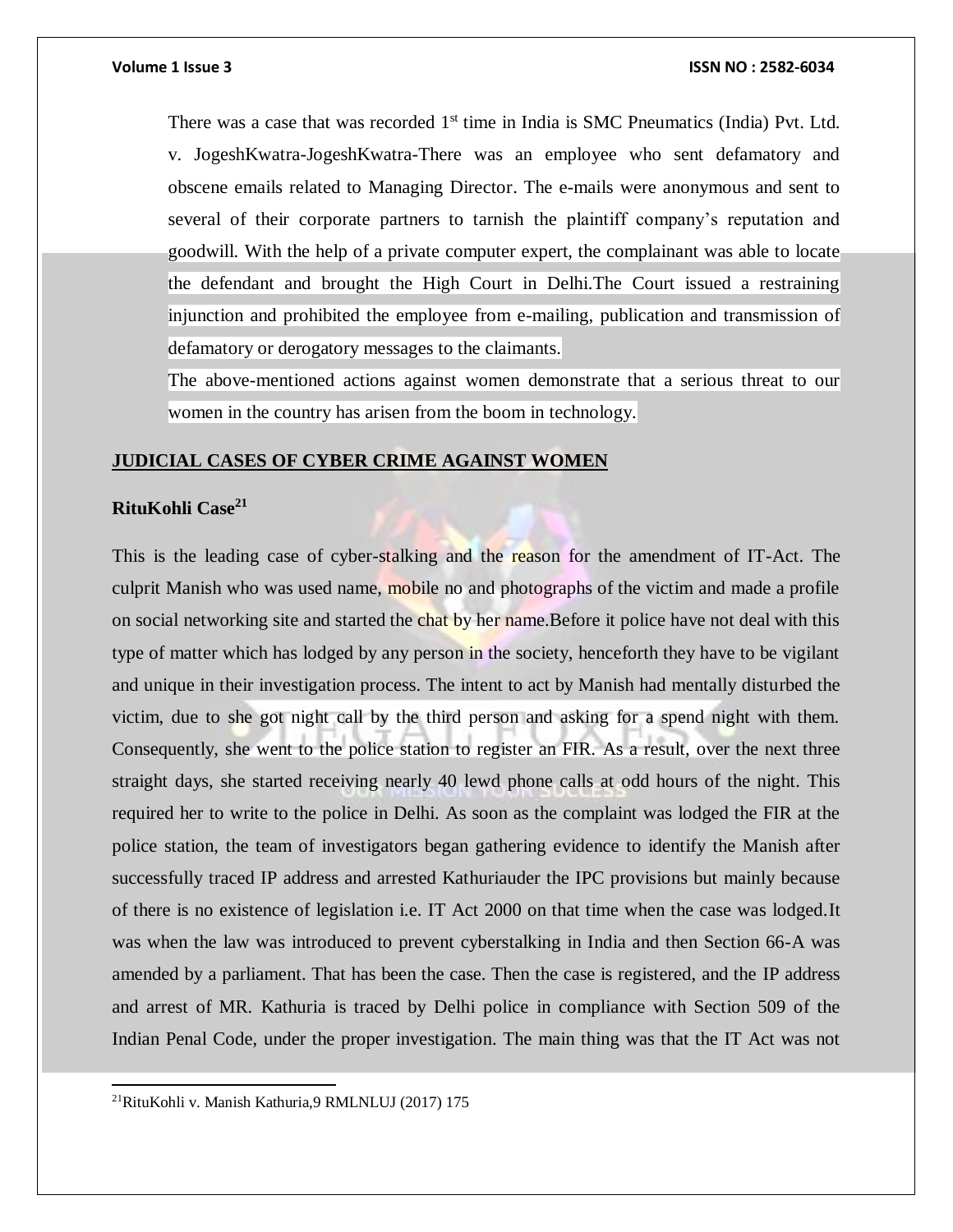included when the case was registered because no changes were made. Therefore, it is obvious from this case that legislators have to be wake up and think of statutory provisions to deal with such a matter in any ongoing proceedings. Afterwards the 66-A was adopted in 2008.As a result, cases under this section are still registered as opposed to Section 509 of the Indian Penal Code, as was the case in Goa when a university student was harassing a woman under the above clause by establishing a false profile on social network and posting an image on it and proclaimed her to be his wife. Initially, email harassment, cyber-stalking is governed through prevailing cyber laws in India.The offender may be charged remotely for infringement of confidentiality and privacy only under sec 72 of the IT Act.The perpetrator can also be convicted of a criminal offense under section 441 of the IPC and section 509 of the IPC of outrage of female modesty.Therefore the victim has hoped to favour the decision. $^{22}$ 

# **VinuPriya Case<sup>23</sup>**

This case is based on cybercrime against women who completed her graduation at the age of 21 yrs. She was upset when she told her parents that On June 23, her image suddenlyappeared on the internet for the first time.The police officers' failure or inattention to apprehend the perpetrator using morphological images was deceitful. The victim's dad was told to jail him for up to 2 weeks, which was surprising to his family. The cyber-crime cell of Tamil Nada doesn't understand the agony that the family of the victim is experiencing during these days. Cybercrime officials demanded bribe taken as mobile phone whose cost is Rs 2000.Afterwards the case has not solved by cybercrime cells on June 26, consequently, another obscene pictures were posted on facebook by the perpetrator.Police officials are not carrying out their duties properly and thought that somebody is given pictures by the girl and are now released. This investigative act by officers telling Vinupriya those photographs had been sent by her to a boyfriend in the

 $\overline{a}$ <sup>22</sup>[Aravinthbalakrishnan,](http://www.legalserviceindia.com/legal/author-468-aravinth-balakrishnan.html)"Cyber Stalking: Challenges In Regulating Cyber stalking At The Cyber Space", Legal Service India[,http://www.legalserviceindia.com/legal/article-214-cyber-stalking-challenges-in-regulating](http://www.legalserviceindia.com/legal/article-214-cyber-stalking-challenges-in-regulating-cyberstalking-at-the-cyber-space.html)[cyberstalking-at-the-cyber-space.html\(](http://www.legalserviceindia.com/legal/article-214-cyber-stalking-challenges-in-regulating-cyberstalking-at-the-cyber-space.html)last accessed on 7<sup>th</sup> April 2018) 23Palanisamy v. State of Tamil Nadu, HC No. 1956/2016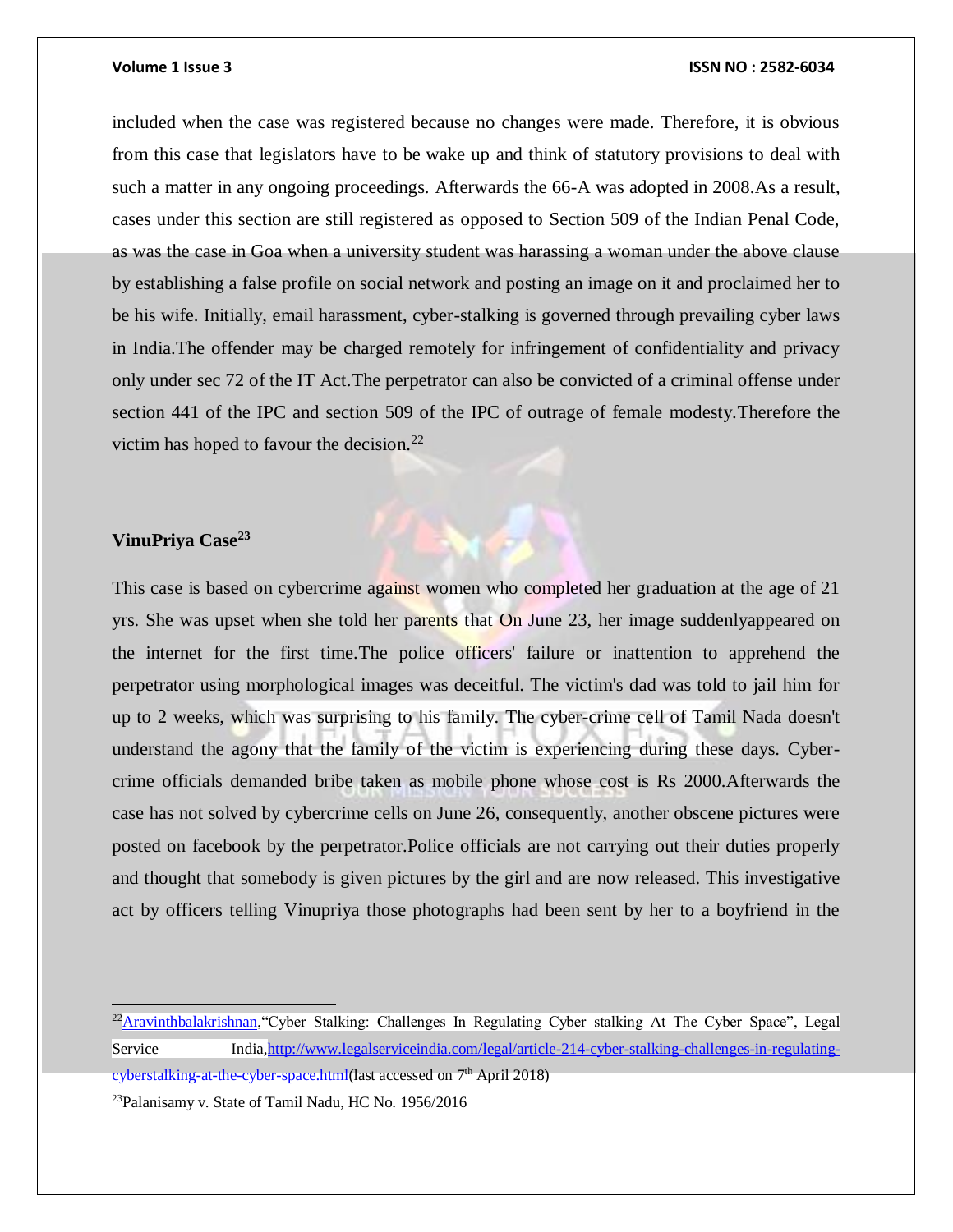past and is now being downloaded by him. She killed herself<sup>24</sup> while she was alone in her home on 27th June, because police were unable to find true fault.

# **Karan Girotra v.State<sup>25</sup>**

The filling of an application under section 498 for anticipatory is the only resort on cybercrime to attain justice by the court. In this case the lady whose name was ShivaniSaxena had filed the petition of divorce for annulment of marriage. Accidentally, a guy had met on the internet with her and had a long time chatting with him, and he told her that he wanted to marry her. The guy said to her that he wants you to meet his dad, so you come to dinner and she's happy to take part in the meal. Finally, the man sexually harassed her at dinner and took her lewd pictures and menaced her that the photos would be published on the internet if she did not allow her to marry.And the ceremony was carried out by two of them. Today, girls have no choice but to complain to a guy about such an immoral act under the IT Act 2000. The boy was subsequently arrested under the IT Act, which involved a serious custodial investigation, and he submitted the appeal that was dismissed by the courts because of an indecent image of a girl circulated and released on social media. This case has been affected by a delay in FIR filling.<sup>26</sup>

# Provision under IT Act 2000 dealings with Cyber Crime:

- 1. **Section 67:**It deals specifically with obscene or offensive content on any electronic device is anoffence.
- 2. **Section 66A:**Punishment for the transmission of offensive messages through electronic Device to person

<sup>24</sup> The Hindu newspaper, Madras Edition, dated on 01-07-2016

<sup>25</sup> Karan Girotra v. State, VAD (Delhi) 483

<sup>&</sup>lt;sup>26</sup>Legal Crystal, https://www.legalcrystal.com/cases/search/name:information-technology-act-section-66/page:2(last accessed on 15th April 2020)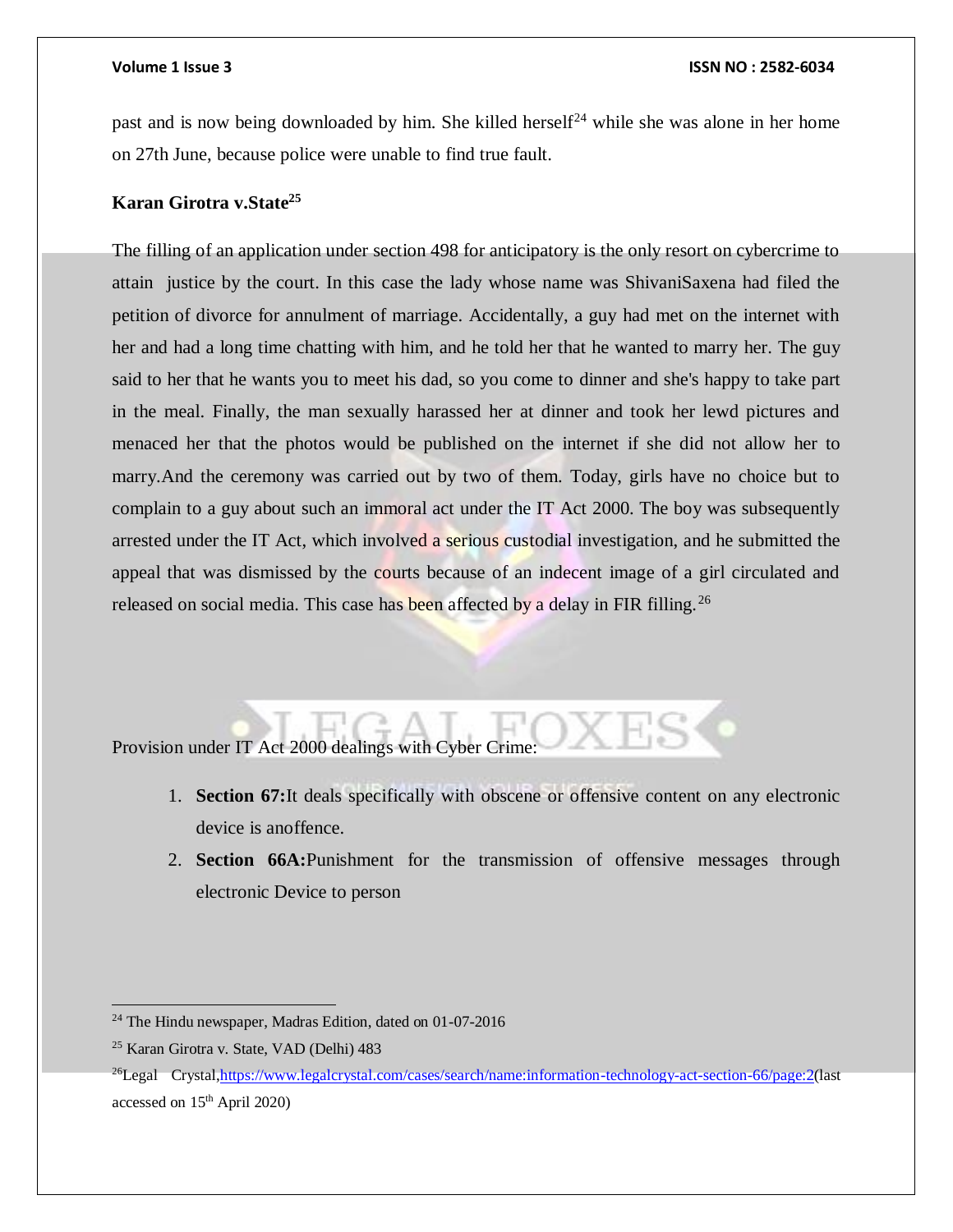- 3. **Section 66B:** It deals specifically with the person who dishonestly stole any data from a computer or electronic device with punishment up to three years or one lakh rupees as fine or both.
- 4. **Section 66C:** It deals specifically that person use of identity or electronic signature of another person through fraud and dishonest have punishment up to three years and also liable to fine up to one lakh rupees.
- 5. **Section 66D:** Punishment for cheating through computer resources or electronic devices by impersonation.
- 6. **Section 66E:** It deals specifically for violation of privacy done by person without consent to have punishment up to three years or fine up to two lakh rupees or both.
- 7. **Section 66F:** It deals specifically with to endanger India's unity, dignity, protection or sovereignty or to terrorize the citizens or some part of the population.
- 8. **Section 75:** Jurisdiction related to cybercrime in India.
- 1.) In pursuit of the provisions of sub-section (2),the provisions of this Act shall also extend to any crime or contravention of anyone, regardless of his / her nationality, committed outside India.
- 2.) For sub-section (1), The Act refers to an offence or contravention committed by any individual outside India where the violation or conduct involves a computer<sup>27</sup>, computer-system<sup>28</sup> computer network<sup>29</sup>.

# **OUR MISSION YOUR SUCCESS'**

 $27$  'computer' means any electronic, magnetic, optical or other high-speed data processing device or system which performs logical, arithmetic and memory functions by manipulations of electronic, magnetic or optical impulses, and includes all input, output, processing, storage, computer software or communication facilities which are connected or related to the computer in a computer

<sup>28</sup> computer network' means the interconnection of one or more computers through - (i) the use of satellite, microwave, terrestrial line or other communication media; and (ii) terminals or a complex consisting of two or more files.

<sup>29</sup> 'computer system' means a device or collection of devices, including input or output support devices and excluding calculators which are not programmable and capable of being used in conjunction with external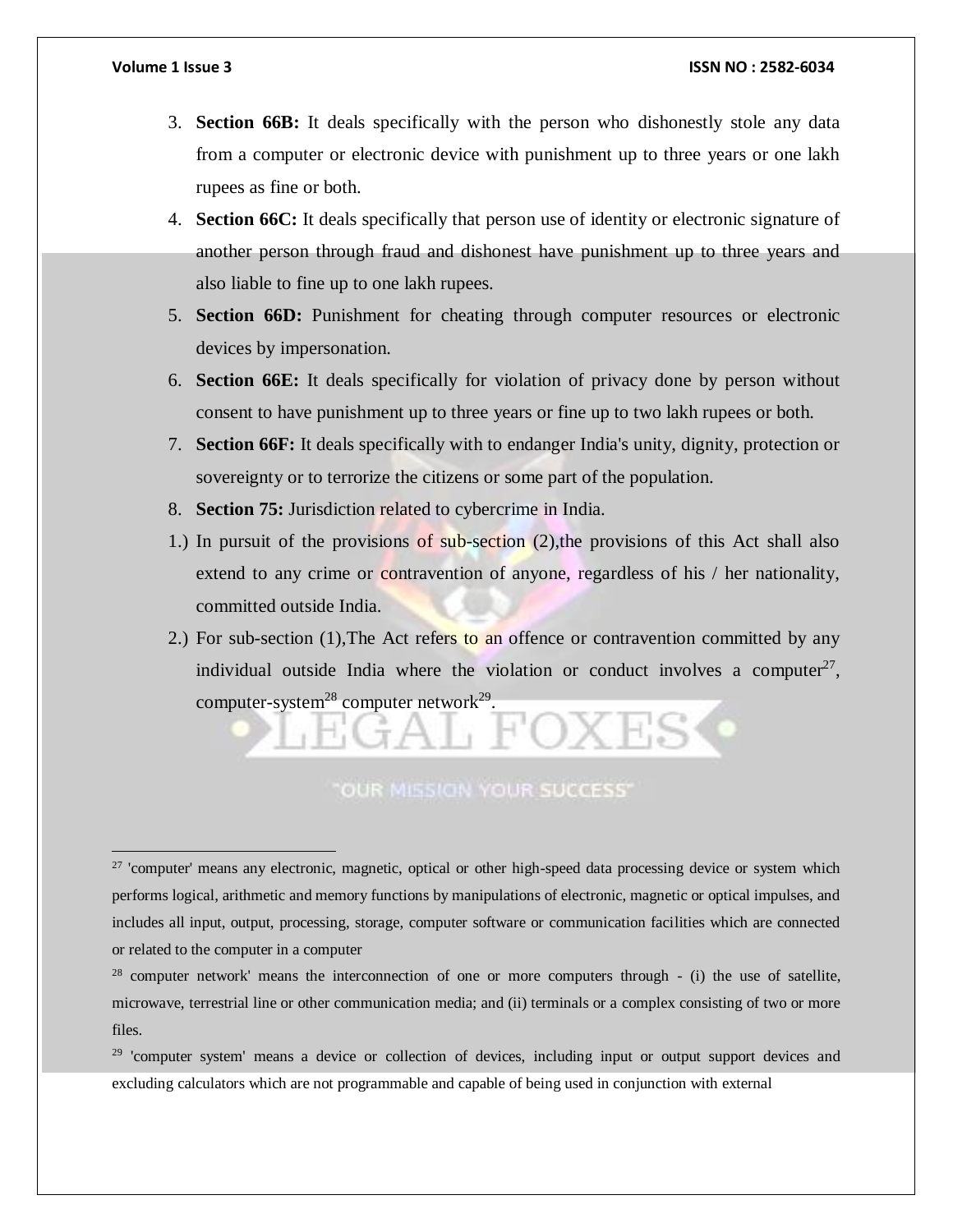### **WAY FORWARD**

In the light of the foregoing proposal set out in this paper, the above-mentioned chapters may be concluded as set out below. It would be extremely fascinating to believe that cybercrime can be combated and ended without significantly altering the country's IT legislation. Therefore, with a view, among other things, to new, diverse and up-to-date cyber mishappenings, the author would like to suggest that the IT Act, 2000, be interpreted by all judicial authorities taking into consideration of new, varied and updated cyber mishappenings without proper implementation take place.

The Case like that of the Ritu Kohli(supra)  $30$  has also shown a significant yet alarming light on the deficiencies of the existing cybercrime legal framework when adjudicating an issue that has turned out to be an initial one in India. It is a big concern. However, it should not be wrong to accept the criticisms of the above-mentioned flaws in the Indian demographic situation, including, but not limited to rational analysis, appreciating Indian technological developments and the IT jurisprudence that has been established, primarily from the Indian scenarios.The author assumes that the government, in addition to recognizing possible situational adjustments in its approach, is cautious in introducing more mature legislation, which appreciates the current situation. It's just a time test about what's happening and how.

**OUR MISSION YOUR SUCCESS'** 

30Supra Note 28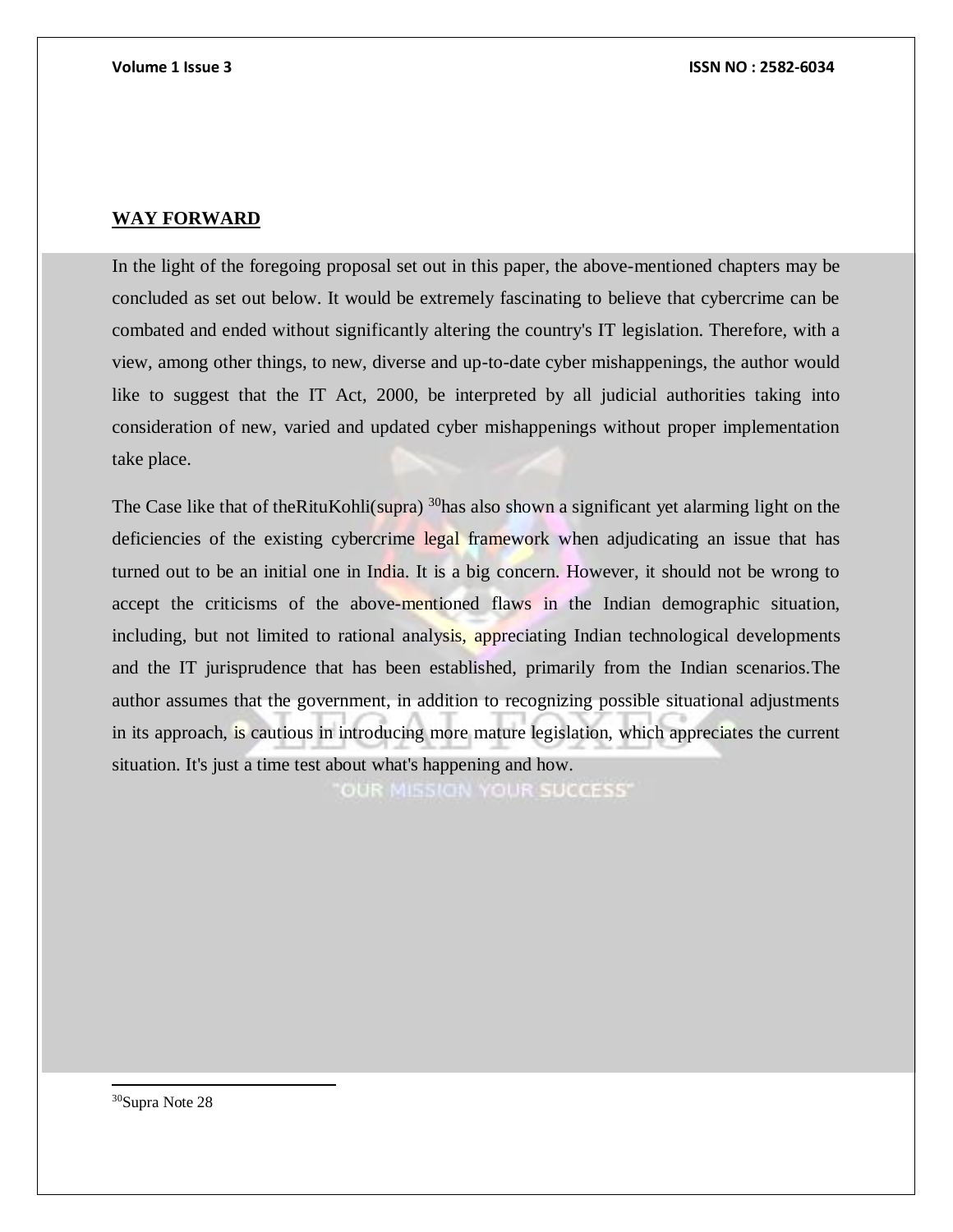# **Bibliography**

# **LEGISLATIONS REFERRED:**

- Information Technology Act, 2000
- Constitution of India

# **CASE LAWS REFERRED:**

- Karan Girotra v. State, VAD (Delhi) 483
- Palanisamy v. State of Tamil Nadu, HC No. 1956/2016
- RituKohli v. Manish Kathuria, 9 RMLNLUJ (2017) 175

# **WEB SOURCES REFERRED:**

- [https://www.legalcrystal.com/cases/search/name:information-technology-act-section-](https://www.legalcrystal.com/cases/search/name:information-technology-act-section-66/page:2)[66/page:2](https://www.legalcrystal.com/cases/search/name:information-technology-act-section-66/page:2)
- [http://www.legalserviceindia.com/legal/article-214-cyber-stalking-challenges-in](http://www.legalserviceindia.com/legal/article-214-cyber-stalking-challenges-in-regulating-cyberstalking-at-the-cyber-space.html)[regulating-cyberstalking-at-the-cyber-space.html](http://www.legalserviceindia.com/legal/article-214-cyber-stalking-challenges-in-regulating-cyberstalking-at-the-cyber-space.html)
- <http://imrfjournals.in/pdf/MATHS/SSIRJ-VOLUME-2-ISSUE-1-2016/91.pdf>
- [http://www.elixirpublishers.com/articles/1351168842\\_47%20\(2012\)%208891-8895.pdf](http://www.elixirpublishers.com/articles/1351168842_47%20(2012)%208891-8895.pdf)
- <https://www.legalindia.com/cyber-crimes-and-the-law/>
- <https://www.livelaw.in/cyber-crimes-against-women-and-laws-in-india/>

# **OTHER SOURCES REFERRED:**

- The Hindu newspaper, Madras Edition
- Agarwal Nidhi and Dr. KaushikNemaj, cyber crimes against women
- Daziani, 1385
- Rahimimoghadam, 2009
- Beigi, 2005